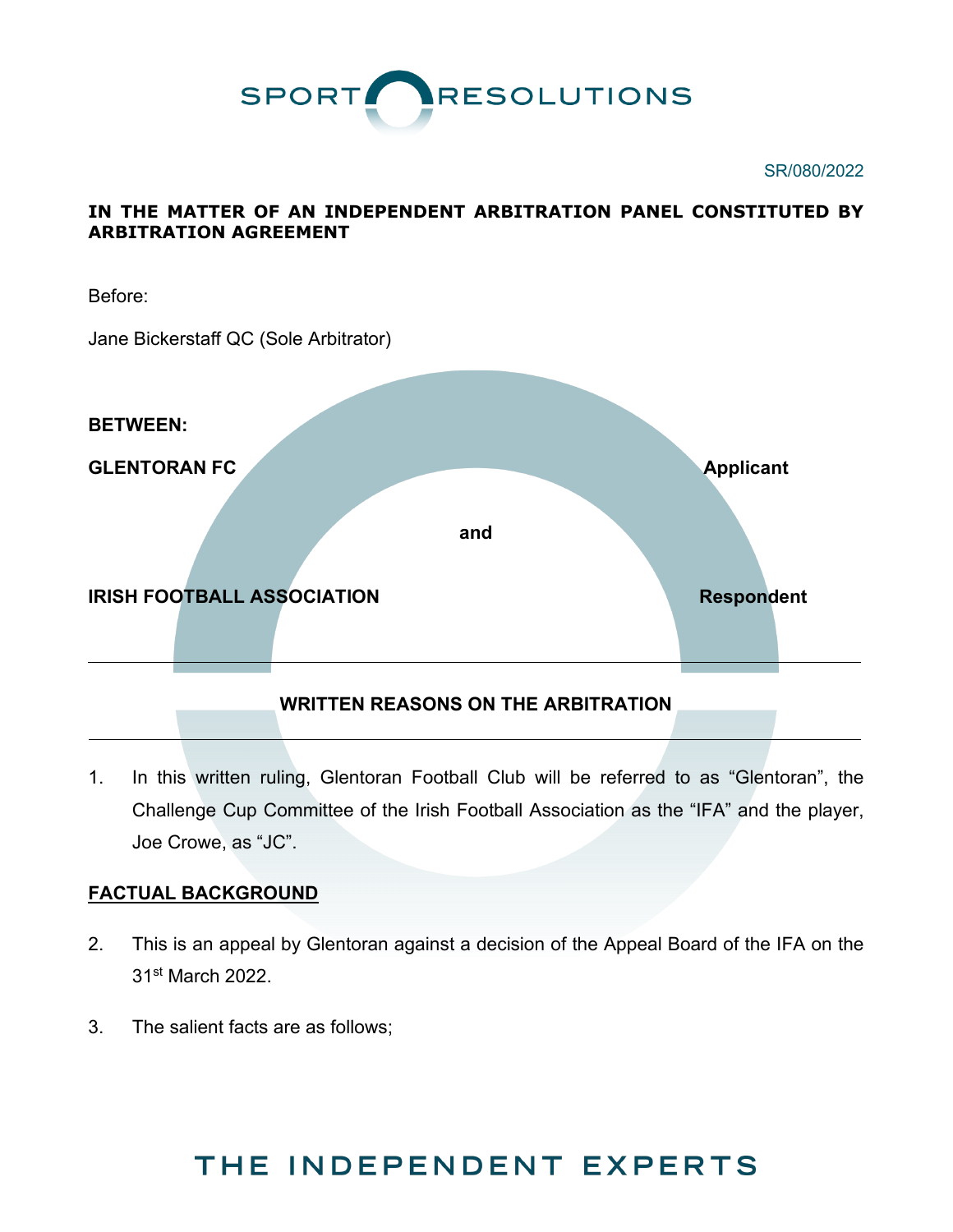- On 14 February 2022, Glentoran player, JC, was given a suspension for three matches having been sent off whilst playing for Glentoran II's in a match against Linfield Swifts.
- The three matches following that date for Glentoran II's were:

19/02/22 – McCombs Intermediate Cup against Lisburn Distillery;

21/02/22 – NIFL U20 Premiership Development League against Larne Olympic; and

28/02/22 – NIFL U20 Premiership Development League against Glenavon Reserves.

- On 5 March 2022, the Irish Cup Quarter Final took place between Glentoran and Newry, in which JC played. Glentoran won 1-0.
- On 7 March 2022 Newry lodged a letter of protest with the Challenge Cup Committee of the Irish Football Association (The Committee) asserting that JC was not eligible to have played in the quarter-final as he had not yet served the full three-game suspension imposed upon him, due to the fact that he was ineligible to play in the Intermediate Cup match against Lisburn Distillery, whether suspended or not, due to the number of senior matches he had played, meaning he still had one more suspension to serve.
- The Committee considered the protest on 10 March 2022, having the benefit of submissions from both Newry and Glentoran. The Committee decided that the protest should be upheld and accordingly Newry were reinstated to the Irish Cup.
- On 11 March 2022, the Committee communicated its decision to Glentoran.
- On 15 March 2022 Glentoran issued their appeal against the Committee's decision in accordance with Article 14 of the IFA's Articles of Association.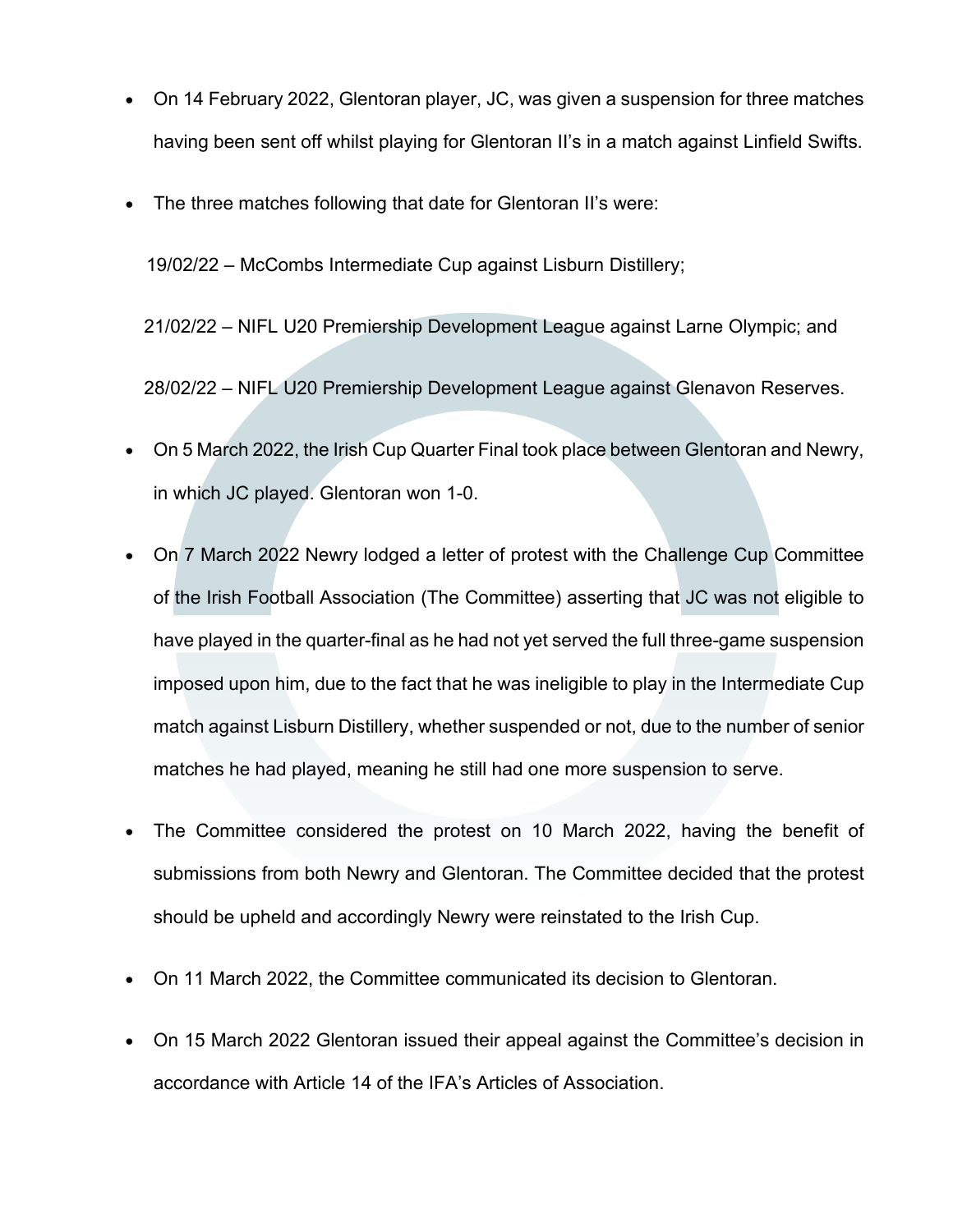- On 31 March 2022, the Appeal Board heard oral submissions and dismissed all grounds of appeal.
- 4. Glentoran now appeals that decision by way of Arbitration Agreement, signed 13 April 2022. The Arbitration Rules of Sport Resolutions apply. I have been appointed as sole arbitrator and under Rule 12.4 my decision is final and binding.
- 5. I have received extensive written submissions and accompanying authorities and documentation. I have been addressed by way of oral submissions at a remote hearing held on 21 April 2022, by Mark Orr QC on behalf of Glentoran, and by Steven Shaw QC on behalf of IFA. I am grateful to both for their detailed and helpful submissions both written and oral.
- 6. There are three grounds of appeal, and what may be best described as a point of law (the equity point) to be determined.
- 7. This appeal turns on the eligibility of JC to play in the Intermediate Cup game that took place on 19 February. If he was eligible according to the rules of that competition, it would count towards his 3-match suspension, and therefore he would have become eligible to play (as he did) in the Irish Cup Quarter Final match against Newry. Conversely, if he was ineligible, then that game would not count towards his suspension, and he would have remained suspended for the Irish Cup match. That being the case, it would follow that Glentoran had fielded an ineligible player and they would forfeit their win. Article 15.12 of the IFA Disciplinary Code states:

"*A player who is not eligible to participate in a particular match due to the competition rules may not use that match to serve the suspension or part thereof."*

## **THE RULE 13 GROUND**

8. The Intermediate Cup is a competition for clubs of intermediate status, including NIFL Premiership reserve teams. Glentoran is such a team, who field their second team in this Cup Competition. It is specifically designed to be played by those who are not at the elite level of Northern Irish Football. Eligibility to play is governed by Rule 13 of the Intermediate Cup Rules.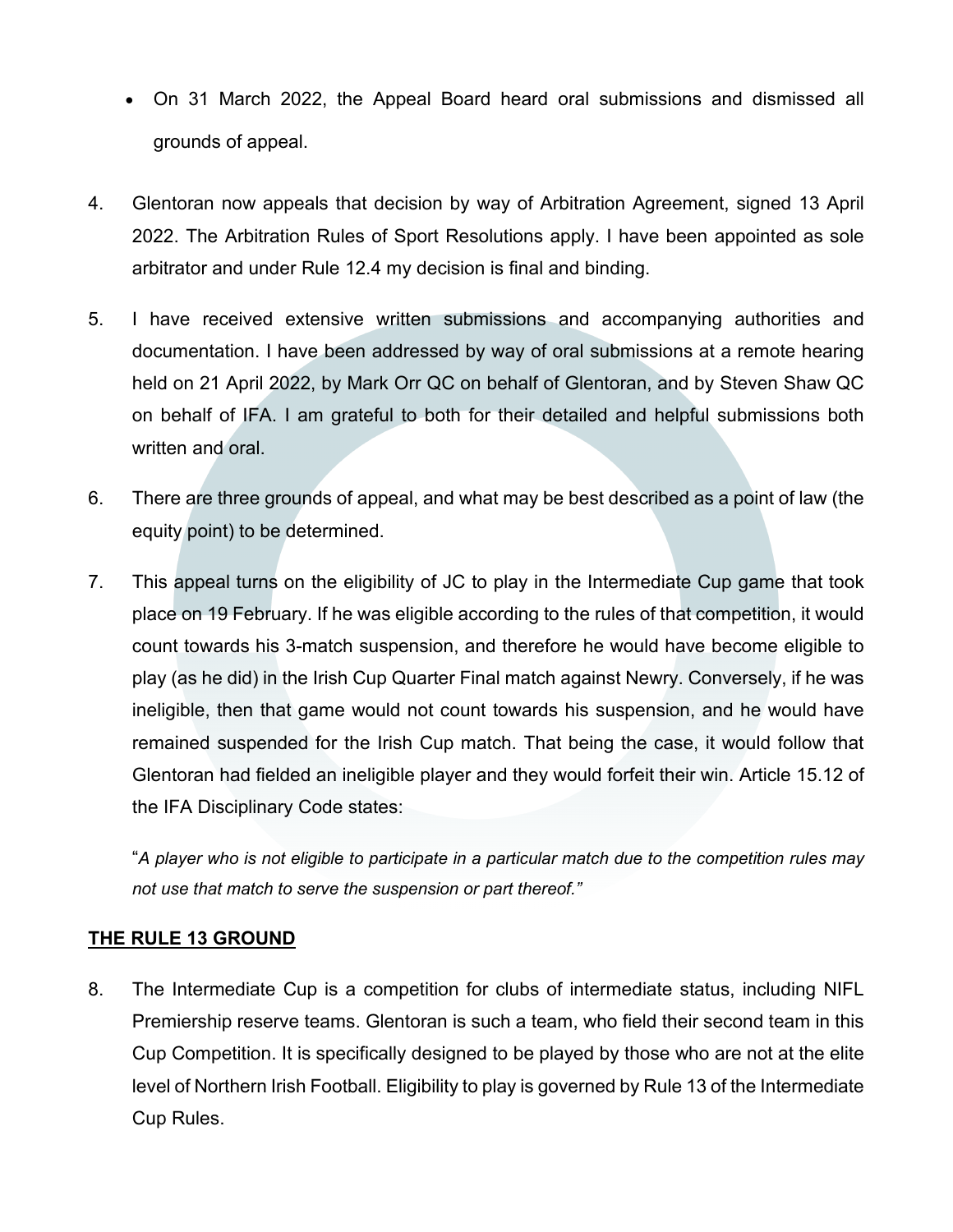#### Rule 13 states:

*"An ineligible player shall be a player who has:*

- *(i) Played in the current or previous 3 seasons in a senior International Match*
- *(ii) Played in a Senior Inter League Match during the current season*
- *(iii) Played more than 12 Senior Matches (a senior match being a match in one of the recognised 'senior' competitions – i.e. NIFL Premiership and Championship, Irish Challenge Cup, NIFL League Cup, Co. Antrim Shield, Mid Ulster Cup, North West Challenge Cup) during the current season except if player has taken part in such senior match/es as a player for an Intermediate club.*
- *(iv) Competed in a National Association Cup Tie Match for an English, Scottish or Welsh club during the current season*
- *(v) Played in the winning team in the final tie of a National Association Senior Cup competition during the current or previous season, except for a player who has played in a winning team which had qualified from an Intermediate Competition."*
- 9. It will immediately be appreciated that other subsections refer to playing **in** a match, whereas 13 (iii) refers to having **played** more than 12 senior matches (my emphasis added).
- 10. Prior to his participation in the Irish Cup Quarter-final, JC had played in 16 senior games for Glentoran in the current season. He had started 11 of those games. He had played the full 90 minutes in 8 of those games. He had been brought on as a substitute or left the field of play without completing the full match, in the remaining 8 games. It is agreed that a tally is maintained of aggregate minutes played, and JC had played a total of 11.6 x 90 minutes.
- 11. This primary point of appeal therefore rests upon the interpretation of Rule 13 (iii). Put simply, if, as the Respondent contends, it refers to having been selected for, and taken part in, more than 12 senior matches, then JC was ineligible to play and should still have been suspended for the Irish Cup Quarter Final. However, if, as the Applicant contends, it refers to having played either an aggregate of more than 12 full games (defined as 2 halves of 45 minutes duration each) or having played the full 90 minutes in more than 12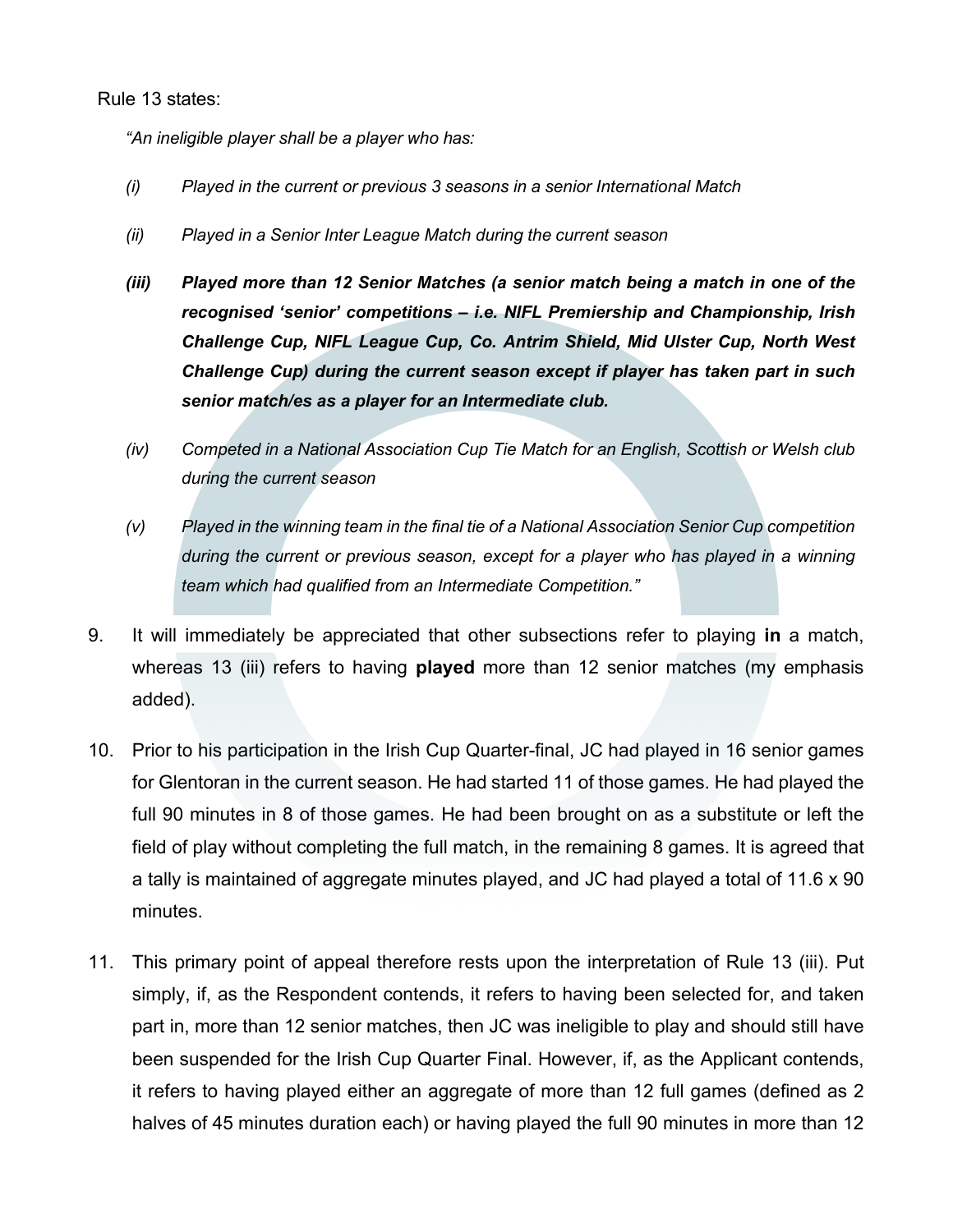games, then JC would have been eligible to play and would consequently have served his suspension by the time of the Irish Cup Quarter Final.

- 12. To assist in the statutory interpretation, I am urged by both parties to this arbitration to look at *Wood v Capita Insurance Services Ltd [2017] A.C. 1173, and in particular at* paragraphs 10-15 of the unanimous judgment delivered by Lord Hodge. I am urged to ascertain the objective meaning of the wording of Rule 13 (iii), and to do so by looking at the particular disputed wording within the context of the whole of the document. I am urged to look at the wider purpose of the rule.
- 13. When I look at the wording of Rule 13 (iii) in this context, I am persuaded by the argument advanced on behalf of the Respondent. Rule 13 has been expressed in the same terms for many years, long before computers calculated aggregate minutes played in total to any given point in a season. If you played in a match, then you played. They amounted to the same thing, and in my view still do. The purpose of the Rule is to maintain an even playing field and prevent the elite clubs, who are fielding their second team in this competition, stacking the team with better players to the hurt of those teams fielding a truly intermediate side. Thus, what amounts to a "senior match" is defined, and it was at some point determined that if a player had been good enough to play more than a certain number of those senior matches, then he could not be described as intermediate, and was too good to be selected for a cup with the profile of the Intermediate Cup. That number was determined as being more than 12. As Mr. Shaw QC put it, a line had to be drawn to protect truly intermediate players and it was decided that 12 matches was a fair and proportionate marker of where the line would be drawn.
- 14. At the outset of the oral hearing, I asked a number of questions in regard to JC's participation for Glentoran this season. The purpose was to establish in my own mind, if possible, whether he was more aptly described as "a regular and seasoned starter for the senior side", or "a young and developing player who had not established himself as a regular in senior competitive football". My view is that he tends more towards the former than the latter. The season had run from mid-August to mid-February by the time of JC's suspension. During that time, he had played the games I have already outlined and during November and December was a regular starter for the first team. Interestingly, he was selected to start in the first round of the Irish Cup on 8 January. I agree with Mr. Shaw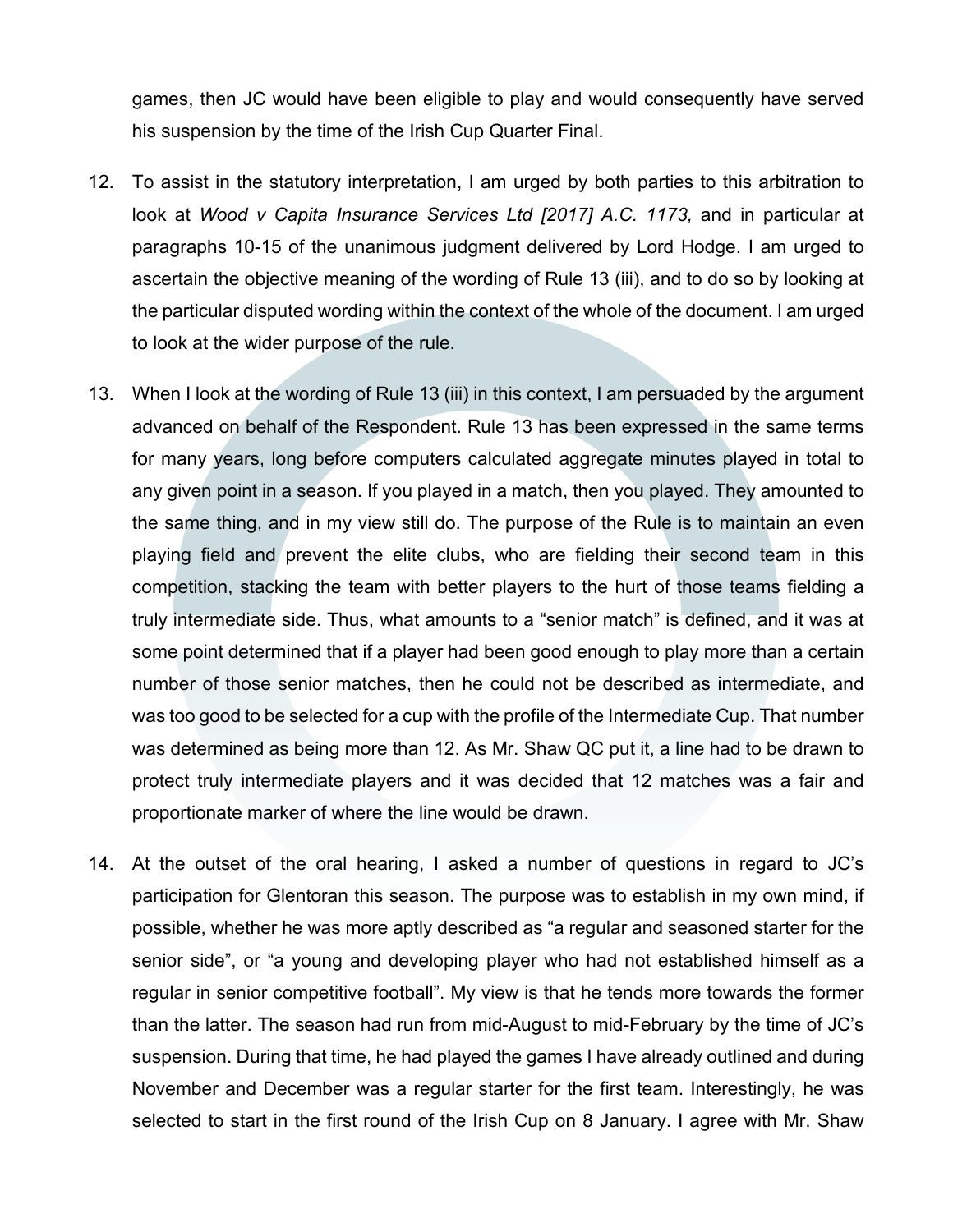QC's analysis, that players are on a spectrum as to ability, and that in recognition of that, there is the "more than 12 senior matches" rule. In my judgment, JC is indeed caught in the crosshairs of Rule 13 (iii).

- 15. Before the COMET system, each club had to determine the eligibility of their players by reference to the applicable rules, and in the case of the Intermediate Cup, having played, or played in more than 12 senior matches amounted to the same thing. No one was forced to the artificiality of calculating aggregate minutes. In any event, returning to statutory interpretation, had the drafter of the rules intended that it should mean "played an aggregate of minutes amounting to more than 12 games" he or she could easily have said so.
- 16. If, as the Applicant contends, it was intended to refer only to games where the full 90 minutes had been played, this could easily be open to abuse, by simply removing a player from the pitch minutes, or even seconds from the end of the game, so that it did not qualify for exclusionary purposes.
- 17. I have been addressed by the Applicant on the principle of doubtful penalisation and referred to passages from *Bennion, Bailey and Norbury on Statutory Interpretation*. It is a principle of legal policy that a person should not be penalised except under clear law. This is a well-established principle, applicable far wider than just the criminal law, which I accept. If it be the case that I found the competing meanings of Rule 3 (iii), contended for in the alternative by each of the parties, to be equally compelling, then this principle may cause me to favour the contention of the party facing penalisation. But for all the reasons outlined above, I do not. I find that to suggest that "Played more than 12 senior matches" must mean either, "played more than 12 lots of 90 minutes" or "played an aggregate of minutes amounting to no more than 12 full games" to be strained and artificial.
- 18. I therefore find that as JC had played 16 senior games, he was ineligible according to Rule 13 (iii). It follows that this ground of appeal is dismissed.

## **THE IFA REGULATIONS GROUND**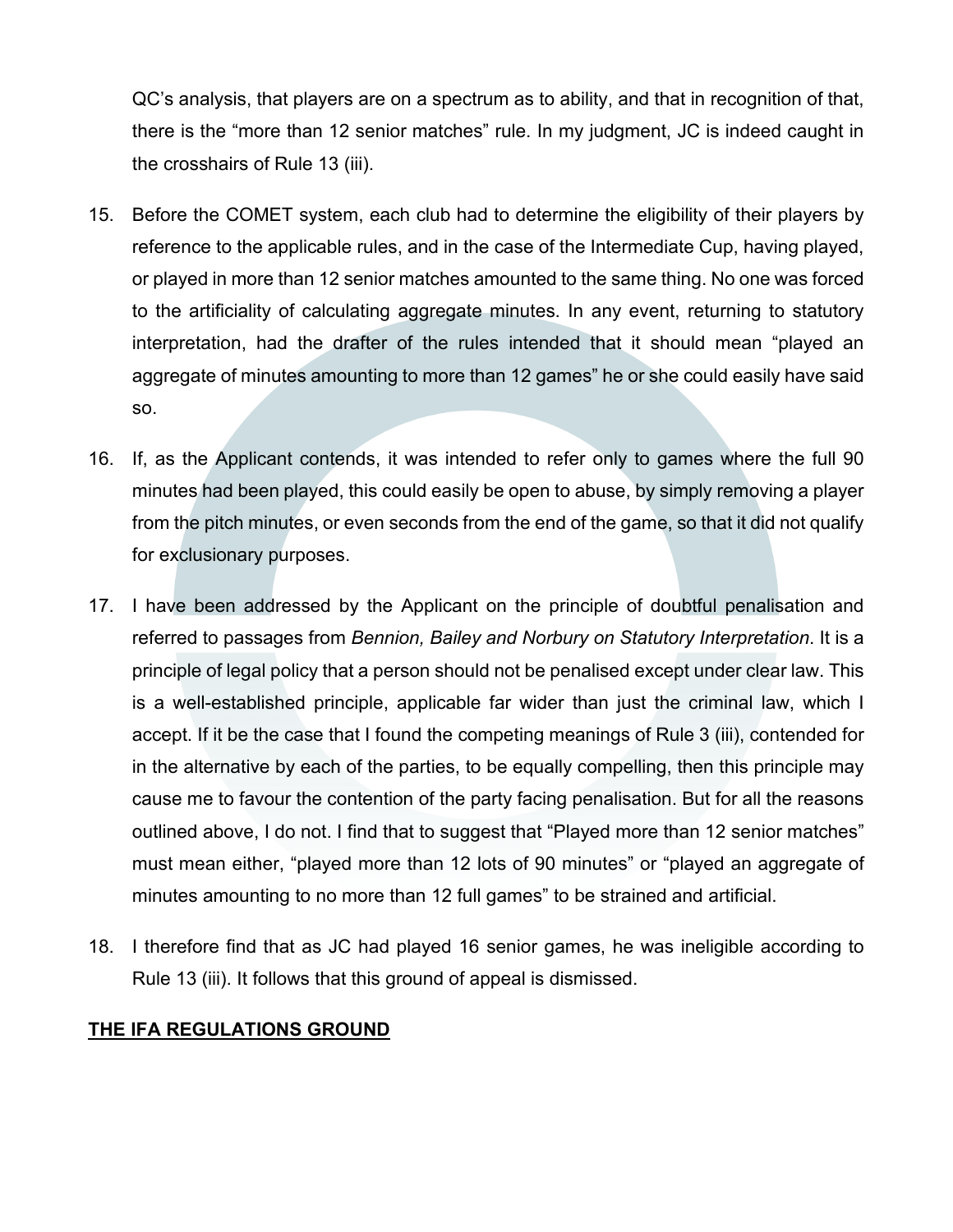- 19. I am fortified in my findings in relation to Ground 1 above, by the definition provided by Regulation 27 of the IFA Regulations, which defines the word "play" as "engage in a match or competition in which the number of players aside is more than five".
- 20. However, it is somewhat unnecessary for me to determine this ground as it will have no material bearing on the outcome of this appeal. This is because I was able to reach my conclusion on Ground 1 without any reference to this particular definition.
- 21. Had I been required to rule, I would have agreed with the rationale and conclusion of the IFA Appeal Board. For ease of reference, I include the relevant part of their written ruling of 31 March.

Rule 2 of the Intermediate Cup states inter alia:

"*The Competition shall be conducted under the Articles of Association ('the Articles'), the Laws of the Game and these Rules*."

Article 11.5 of the Articles states:

"*The Association in general meeting may make regulations governing the organisation and playing of Association Football which, when published, shall be binding on Members, players registered with Members, and referees registered with the Association."*

The Regulations were made under the Articles and therefore do apply to the Intermediate Cup.

- 22. To my mind, the Regulations are not a separate document, but are expressly created by, and included within, the Articles of Association.
- 23. For these reasons this ground of appeal is rejected.

## **THE COMET GROUND**

- 24. The IFA COMET Football Management System is a software programme that provides a tool to assist football officials in the administration of the game.
- 25. During the course of the oral hearing, it was established that it is essentially an almanac, in digital, computerised form, that records all the facts and statistics of a football season. This description was not demurred from by the Applicant. It was also agreed that beyond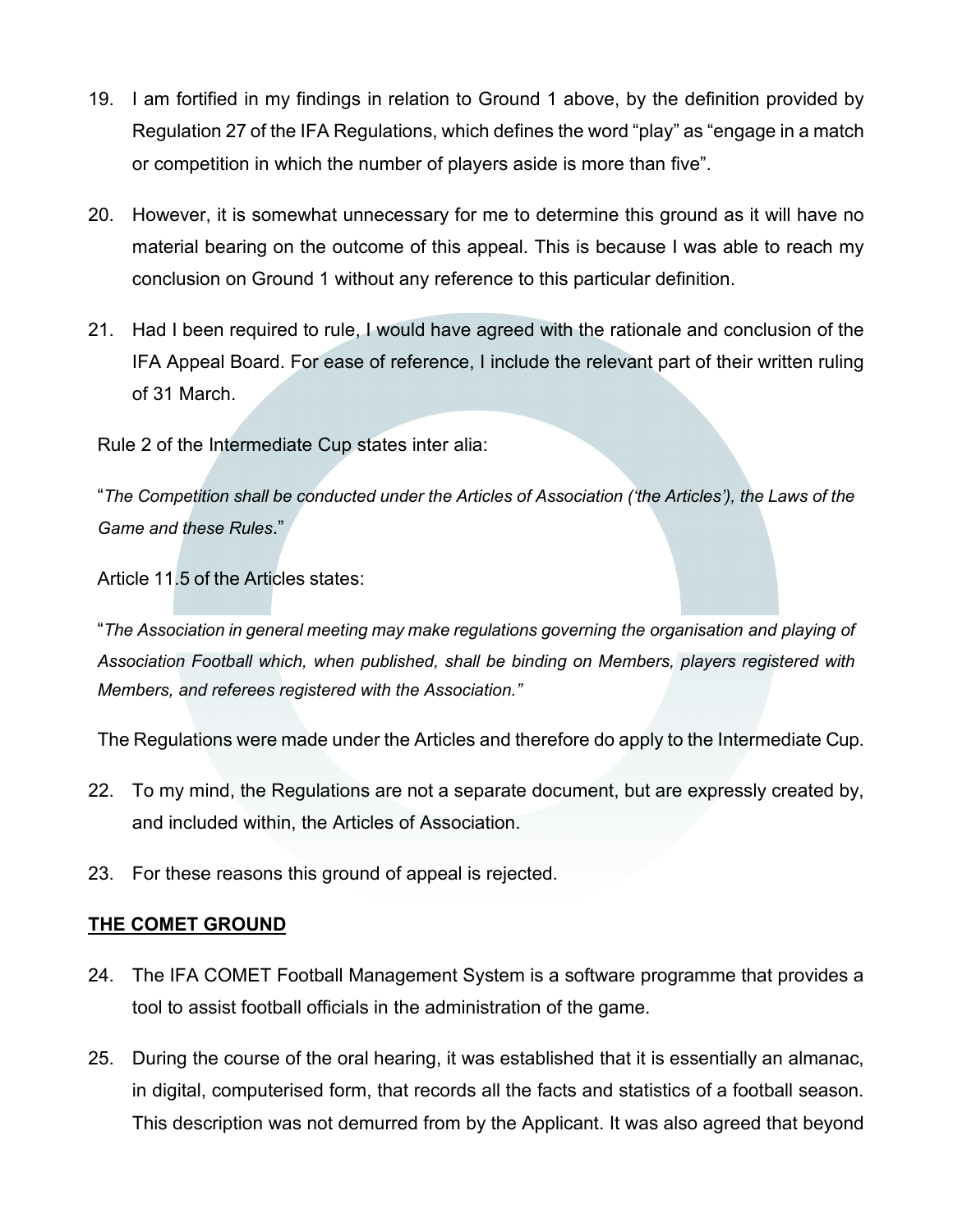the recording of information for reference purposes, there is a "help function" whereby a club can seek assistance or clarification on many matters. By inputting their query, they receive a help ticket, which is then responded to as and when the answer is known. The computer does not itself answer queries, that requires human input.

- 26. Glentoran submits that, as at the time of the Irish Cup Quarter-Final, the system showed that JC had served his 3-match suspension. The Respondent submits that there was no representation anywhere on the system that JC was eligible to play in that Quarter Final match. They submit that the responsibility lies squarely with the Club to determine the eligibility for any particular competition, of any particular player.
- 27. Article 15.5 of the Irish Disciplinary Code states:

*"Clubs shall be wholly responsible for ensuring that suspensions are served. It is each club's responsibility to ensure the eligibility of their players for any match."*

28. Additionally, Article 1(h) of the IFA Professional Game Player Registration Regulations states:

*"It shall be the responsibility of clubs playing in any match to be played under the jurisdiction of the Association to ensure that its players are eligible to play in such a match."*

- 29. This seems therefore to be a clearly established and fundamental principle, that the Club bears ultimate responsibility in these circumstances and cannot palm the decision off by reference to an entry on the COMET system.
- 30. It is also clear from the terms and conditions of use of the COMET system, at section 3, "Accuracy and Validity of Information", that at 3.1, no liability is accepted for errors and omissions, and at 3.2, that onus is placed on the club to seek verification of information.
- 31. There is a specific disclaimer at paragraph 11.1

*"Whilst the IFA uses all reasonable efforts to ensure that the information contained on the IFA FMS is current, accurate and complete at the date of publication, no representation or warranties are made (express or implied) as to the reliability, accuracy or completeness of such information…….You must take appropriate steps to verify this information before acting upon it." (emphasis added)*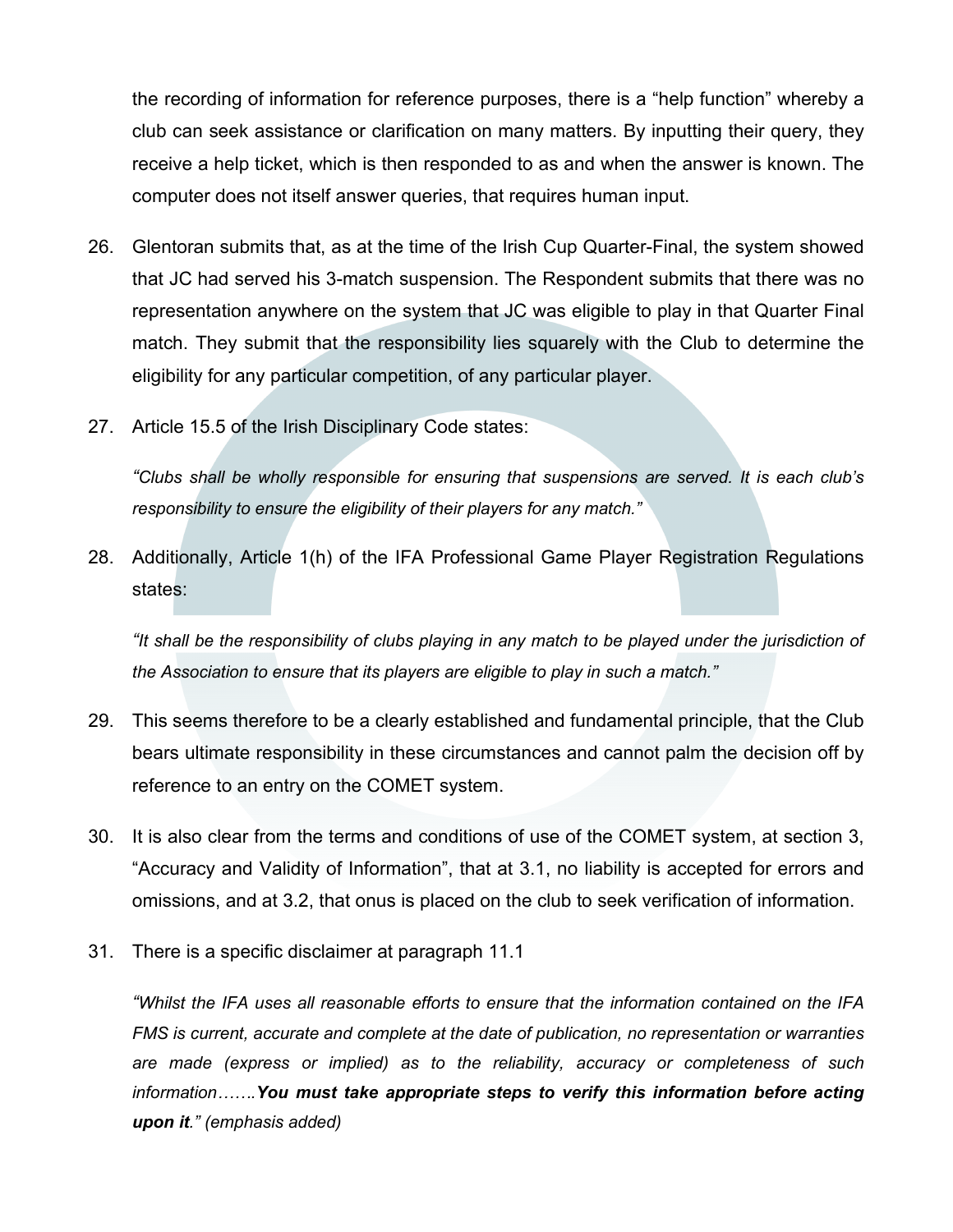- 32. All of these provisions together, comprehensively establish that it was for Glentoran to satisfy themselves of JC's eligibility to play in both the Intermediate Cup and the Irish Cup. That responsibility cannot be abrogated by reference to an entry on a computer system that indicated that JC had served his suspension.
- 33. It follows that this ground of appeal is dismissed.

# **THE EQUITY RULE**

- 34. This does not seem to me to be a ground of appeal, as it is not any sort of complaint about the propriety of the decision of the original IFA Appeal Board. Rather, I am invited to perform some sort of "sniff test" in relation to the overall decision, to see if "it feels right".
- 35. I have been referred to the Arbitration decision of *Glentoran FC v IFA 2015*. In that case, the sole arbitrator, Paul Gilroy QC, is submitted by Mr. Orr QC to have introduced an element of equity into his decision.
- 36. Although the Applicant in that particular matter was Glentoran FC, the club who had faced the penalty was in fact Glenavon FC. The Appeals Committee Board had concluded (as recorded at paragraph 39 of its decision) that "*It would not be fair or just to punish Glenavon for relying on advice given in good faith by the Disciplinary Committee."*
- 37. Mr. Orr QC likens that case to this and submits that as Glentoran acted in good faith when they fielded JC as a player in the Irish Cup Quarter-Final, then a win should be a win, and even if strictly speaking, JC was ineligible to play, nonetheless Glentoran should go through to the semi-finals of that Cup.
- 38. Mr. Shaw QC submits that ultimately the equity point was not the basis of the decision in that case and that the arbitrator did not employ natural justice to drive a coach and horses through the rules, and neither should I in this instant case.
- 39. Looking at the facts of the two cases, there is a distinct and important difference. In the Glenavon case, an incorrect decision was communicated by or on behalf of the IFA Disciplinary Committee to Glenavon FC that a player was eligible to play in a certain fixture. In the instant case however, that did not happen. Glentoran did not seek guidance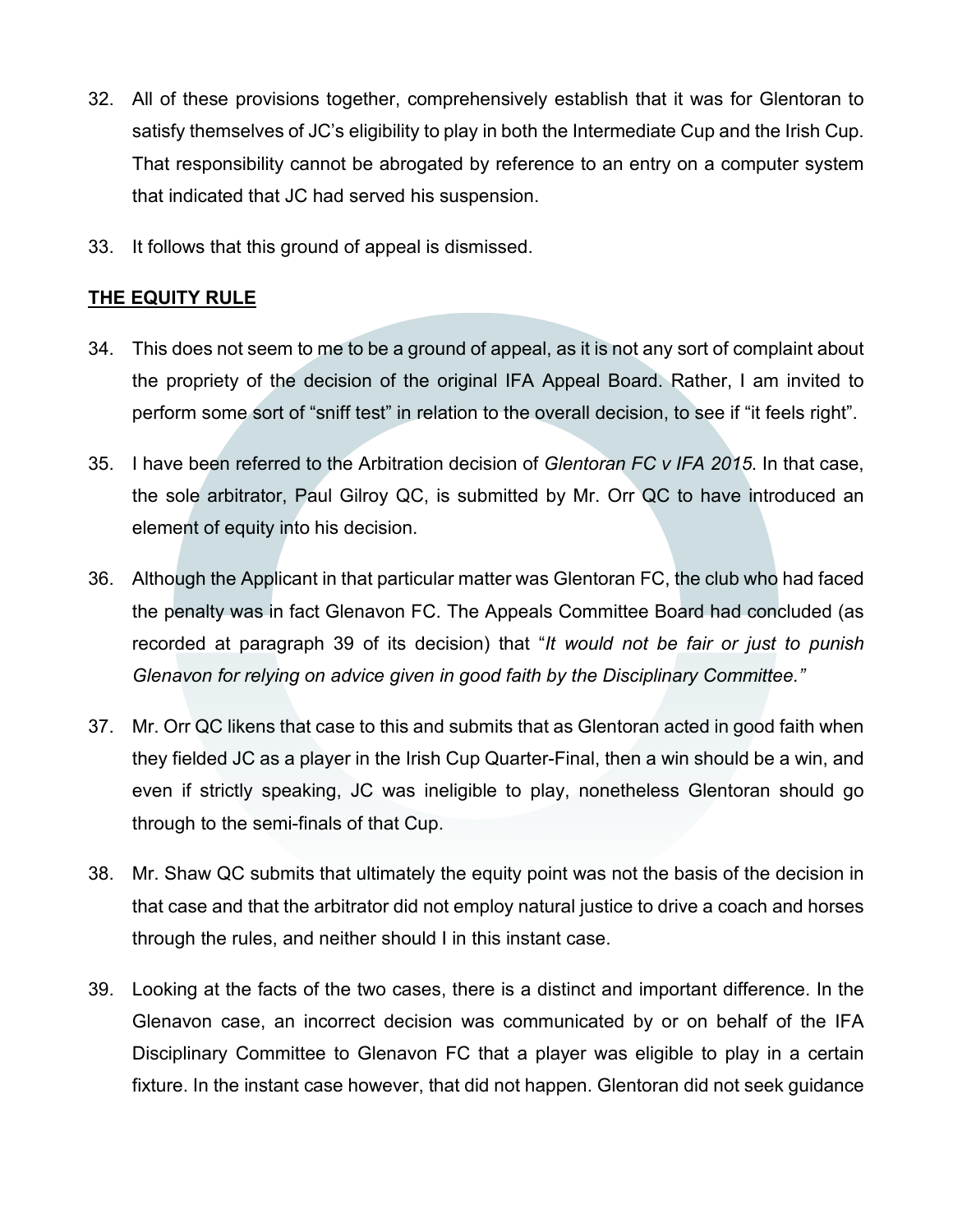or clarification but claim they relied upon an entry on the COMET system that JC had served his 3-match suspension.

- 40. For the reasons I have set out in relation to Ground 3 above, I reject those submissions.
- 41. Ultimately, even if it were right and proper to perform that "sniff test" as a conclusion to the decision making process, in my view this case would pass such a test.
- 42. For all the reasons here set out, this appeal must fail.

## **COSTS**

43. Paragraph 7 of the Arbitration Agreement states;

As per Article 3.2 of the Irish Football Association Articles of Association and its reference to arbitration costs, the party losing the hearing will pay the full costs of the hearing (including, when appropriate, both parties' legal costs).

- 44. Although section 13 of the Arbitration Rules of Sport Resolutions makes provision for costs which differs from the above, it clearly states that it is subject to those which other applicable regulations provide.
- 45. As both parties have entered a signed agreement to this Arbitration, in my view Article 3.2 takes precedence. This is a mandatory provision which provides that "the party losing the hearing **will** pay the full costs of the hearing." (emphasis added)
- 46. I have been provided with the recent decision of Nicholas Stewart QC in the Arbitration of Donaghadee FC v IFA, and I agree with his assessment that the words "when appropriate" as applied to the legal costs, means "where applicable", i.e., when there are legal costs to be paid, as opposed to conferring some form of discretion in relation to costs.
- 47. I order that the Applicant, Glentoran FC, is to pay the full costs of this Arbitration, including the legal costs of the Respondent, IFA.